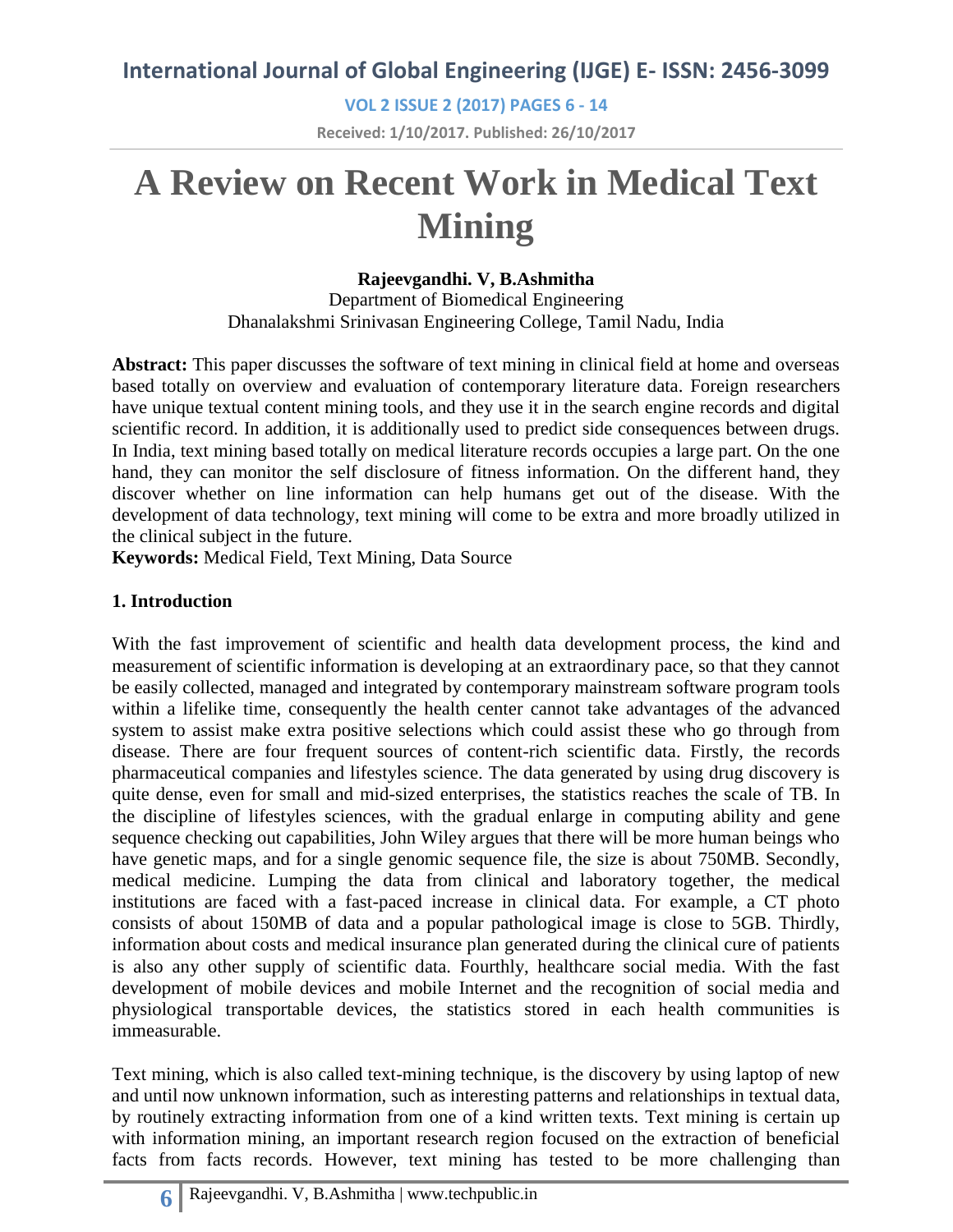information mining, as the statistics source consists of severa unstructured texts alternatively than structured information in well-defined databases. The goal of this article is to summarize the software of text-mining approach in clinical domain. This article has two separate perspectives, the states of foreign and domestic fields respectively. In phrases of the overseas research, they no longer only focus their attentions on how to mine data from the website and social media, but additionally on developing expert software to assist they discover specific disease in journals or expert databases. Therefore, this article will make a quick introduce in this two sections. With regard to the domestic research, the main tries are the medicine regularity of a specific sickness thru normal Indian remedy (TCM), in the equal time, some western medicine's researchers to concisely understand the modern-day states of improvement in medical textual content mining and their drawbacks as well as the future directions.

## **2. Research Review**

## 2.1. Foreign Research

Foreign researchers may be plenty extra in advance in the improvement of scientific textual content mining than domestic community. Their works are extra extensive, the information are more wide-ranged, from journals and databases to website and social media to explorer and digital clinical record. And their targets are an awful lot more special from every different with their personal novel viewpoint.

## 2.1.1. Text Mining in Journals and Databases

Luis Tari, Saadat Anwar, Shanshan Liang & amp; James Cai1 and many others (2010) discover drug-drug interactions (DDI) via an progressive method which integrates text-mining tool [1]. Using this approach, they can not solely observe the explicit interactions however additionally the possible interactions that should be derived thru the use of a logical illustration of the area knowledge and automatic reasoning. Hodong Lee, Gwan-Su Yi & amp; Jong (2008) center of attention their interest in particular on ubiquitin-protein ligase called E3 [2]. They enhance E3Miner which is a web-based text-mining tool that extracts and organizes comprehensive and entire information about E3s from the abstracts of journal articles and the relevant databases, providing without difficulty reachable to users with a excellent grasp of E3s and their associated information. The tool analyzes text sentences to discover protein names for E3s and additionally retrieves E3 statistics about protein functions, other E3-interacting companions and E3-related human diseases from the protein databases, which should supply us more useful information.

#### 2.1.2. Text mining in Website and Social Media

Courtney, Diane, Armin & amp; Karan (2010) argue that the internet and social media (WSM) is just like a pool of data, which affords us necessary disease surveillance resource [3].

In the regular method, a affected person with influenza-like sickness (ILI) will be checked by means of a physician, so it takes time to behavior a diagnostic check or take blood samples which should supply a sure diagnosis. Thus it is hard to become aware of the fashion of flu seeing that many cases of influenza stay puzzled about what disease they have. On the contrary, text-mining lookup can use mining statistics to discover the flu trend. Meanwhile, they have proved that there exists a widespread correlation between the detected expand in ILI and the sufferers reporting of Centers for Disease Control and Prevention (CDC) throughout a 24-week period from 5 October 2008 to 21 March 2009. Moreover, graph-based algorithms are now not only on hand for ranking communities that discuss and disseminate records of influenza however additionally can facilitate bio-event detection by looking for anomalies in WSM. According to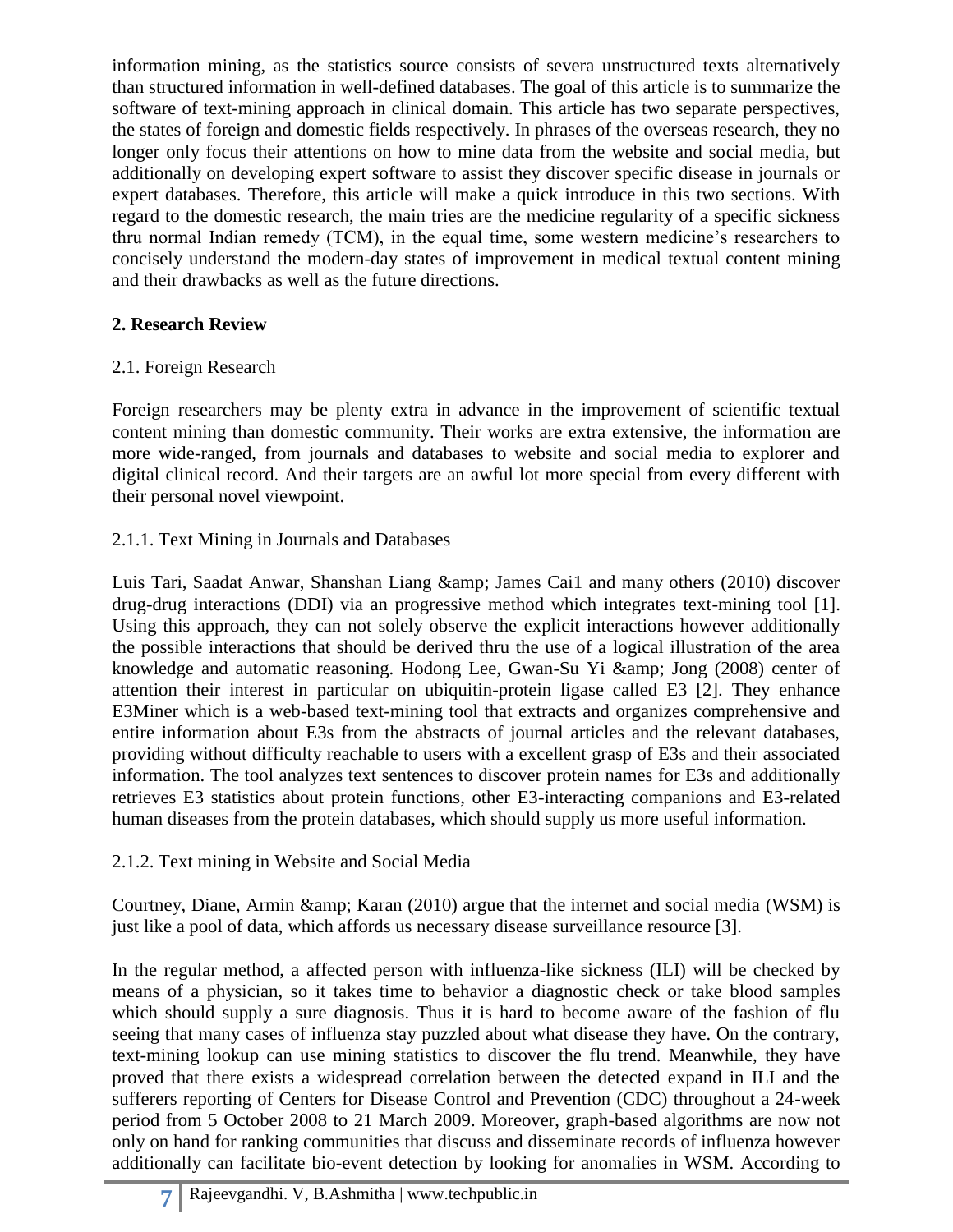the reality that Twitter customers frequently document a combination of symptoms, as a substitute than a suspected or last diagnosis, the usage of naive and everyday language to describe their diseases, Gesualdo, Stilo & amp; Agricola (2013) observed that Twitter has the attainable to be a rich-content and inexpensive source of information for syndromic surveillance [4].

To show their assumptions, they developed a minimally educated algorithm that exploits the abundance of health-related net pages to perceive all jargon expressions related to a unique technical term. Then the definition of an influenza case had been translated into a Boolean query, every symptom being described by a technical time period and all related jargon expressions, as recognized by way of the algorithm above. After monitored all tweets that suggested a aggregate of signs and symptoms and put them into the mannequin above, they determined a excessive correlation coefficient between the trend of influenza-positive tweets and real-life ILI developments registered by US usual surveillance systems. Nikfarjam A, Sarker A&O'Connor K etc. (2015) attempt to enhance a desktop learning-based approach to extract mentions of adverse drug reactions (ADRs) from the notably informal and descriptive text in social media [5].

They introduce a laptop learning-based concept extraction system, namely ADR Mine, to mannequin words' semantic similarities by cluster approach. Using deep getting to know technique, they generate pretrained word illustration vectors with unlabeled user posts besides supervision. It turns out that ADR Mine outperforms countless general systems in ADR extraction, accomplishing an F-measure of 0.82. It supposes that phrase cluster features remarkably enhance extraction performance and weaken the demand for large, annotated coaching data sets. Apart from disorder surveillance and extraction of ADRs, it turns out that the web and social media (WSM) is additionally full of abuse-related data which may want to be used to display prescription medication abuse by means of Abeed Sarker, Karen O'Connor & amp; Rachel Ginn etc. (2016) [6].

They take three often used abused medicinal drugs (Adderall, Oxycodone, and quetiapine) for trying out by using collecting Twitter consumer posts after having manually annotated 6400 tweets citing these three medications. Through training, they diagram an computerized supervised classification method to determine whether or not the content material includes indicators of remedy abuse or not. To testify to the utility of automatic classification approach, they additionally analyze abuse pattern over time the usage of this classification data, reaching 82% accuracy overall.

# 2.1.3. Text mining in Search Engine Query

Ginsberg, Mohebbi, Matthew & amp; Patel etc. (2009) explored another issue of the text-mining region with the aid of detecting influenza epidemics with search engine query information [7]. They now not only wish to discover seasonal influenza epidemics, which motive tens of millions of respiratory ailments and deaths global each year but greater importantly the new influenza virus against which no previous immunity exists. They believed that early detection and surveillance of health-seeking behavior in the form of queries to on line search engines may additionally provide remedy when followed by a speedy response. Consequently, they supposed a method of analyzing large numbers of Google search queries to track influenza-like illness within a specific populace based totally on the theory that the relative frequency of certain queries is relatively correlated with the proportion of patients who have influenza-like symptoms. The supposed approach ought to be in a position to discover influenza epidemics in areas of United States with a giant populace of net search users with the aid of their search queries. Philip, Yiling, David  $\&$ amp; Forrest (2008) commenced from the intuitive assumption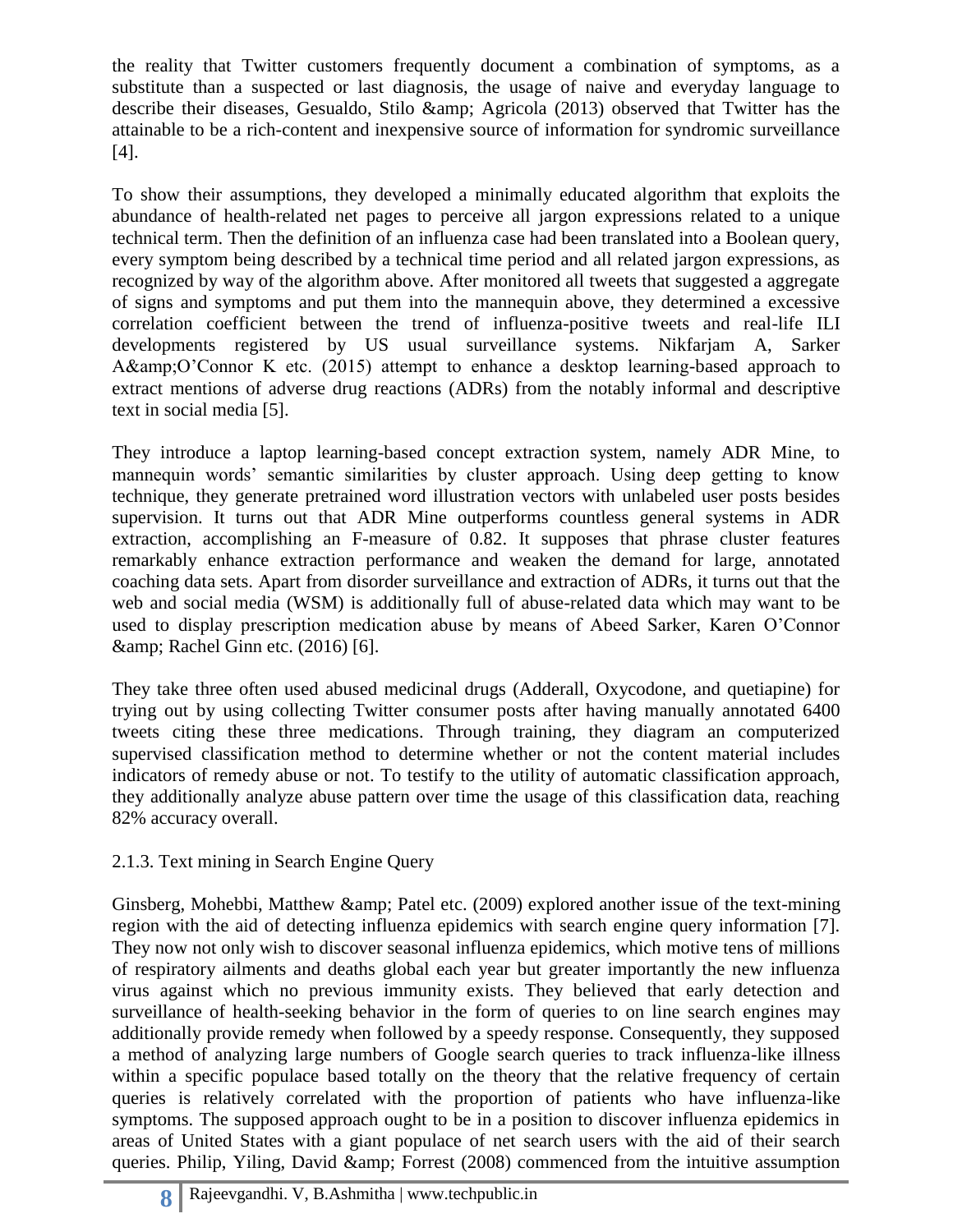that the frequency of Internet searches may also grant facts related to infectious ailment endeavor [8]. Thus they performed an scan to testify the relationship between search queries contained influenza-related search terms in the Yahoo! search engine for influenza from March 2004 thru May 2008 and genuine influenza incidence in the United States. By the use of searches with 1- 10-week lead instances as explanatory variables, linear models have been built to predict the proportion of cultures tremendous for influenza and deaths attributable to pneumonia and influenza in the United States. The end result confirmed that their models estimated an extend in cultures high-quality for influenza 1-3 weeks in increase of when they occurred, as nicely as an expand in mortality attributable to pneumonia and influenza up to 5 weeks in advance. Searchterm surveillance might also furnish an extra tool for sickness surveillance. Hulth, Rydevik & Linde (2009) calculated the occurrence of a number of queries related to influenza from search logs submitted to a Swedish clinical web website for two influenza seasons [9]. These figures were consequently used to generate two models, one to estimate the number of laboratories established influenza cases and one to estimate the proportion of sufferers with influenza-like sickness suggested by means of selected General Practitioners in Sweden. Particularly, they applied an strategy designed for incredibly correlated data, partial least squares regression. The end result verified that sure web queries on influenza follow the same pattern as that obtained by way of the two other surveillance structures for influenza epidemics and that they have equal electricity for the estimation of the influenza burden in society. However, web queries are accurate, less costly and labor giant alternative for syndromic surveillance. Samaras, Garcia, Elena & amp; Sicilia etc. (2012) located that a whole lot current lookup has paid interest to the viable of Web queries as a supply for syndromic surveillance and the potential for estimation and prediction of the development of a syndromic disease, such as the use of a linear model to become aware of influenza [10]. But they went in addition to build a new statistical approach to show the relationship between associated search engine queries with scarlet fever cases in the UK and the actual facts got from the professional agencies. After optimizing, every other choice statistical method based on gamma distributions used to be built and could reap better results in all cases, which capability the mannequin has the capability to predict the height and the unfold of the distributions that past the functionality of different models, in particular in those with a smaller correlation factor.

#### 2.1.4. Text Mining in Electronic Medical Records

Luther, Mc Cart, Berndt  $\&$ amp; Hahm etc. (2015) determined whether statistical textual content mining (STM) can identify fall-related injuries in digital health report (HER) documents and the affect on STM models of training on documents from a single or more than one amenities [11]. STM fashions primarily based on training data from a single facility resulted in the inaccuracy of 87.5% and 87.1%, F-measure of 87.0% and 90.9%, the sensitivity of 92.1% and 94.1%, and specificity of 83.6% and 77.8% at the visit and affected person levels, respectively. Results from coaching statistics from multiple amenities were almost identical. STM has the viable to enhance identification of fall-related injuries in the VHA, offering a mannequin for wider utility in the evolving national HER system. Hammond, Ben, Laundry & amp; Samore etc. (2015) applied text-mining methodology to learn about medical questions in large populations [12]. To check the feasibility of textual content mining, investigation of the relationship between publicity to negative childhood experiences (ACEs) and recorded diagnoses was carried out amongst all VAtreated Gulf battle veterans, utilizing all development notes recorded from 2000-2011. Text mining to realize ACE publicity in a massive populace was feasible. Analysis of the relationship between ACE rating and adult fitness prerequisites yielded patterns of association steady with prior research. Duggal, Shukla & amp; Chandra etc. (2016) categorized the sufferers into two exclusive risk companies of readmission inside 30 days of discharge primarily based on patients' traits using 2-year clinical and administrative records [13]. It proposed an structure of this prediction mannequin and identified a number of threat factors the usage of textual content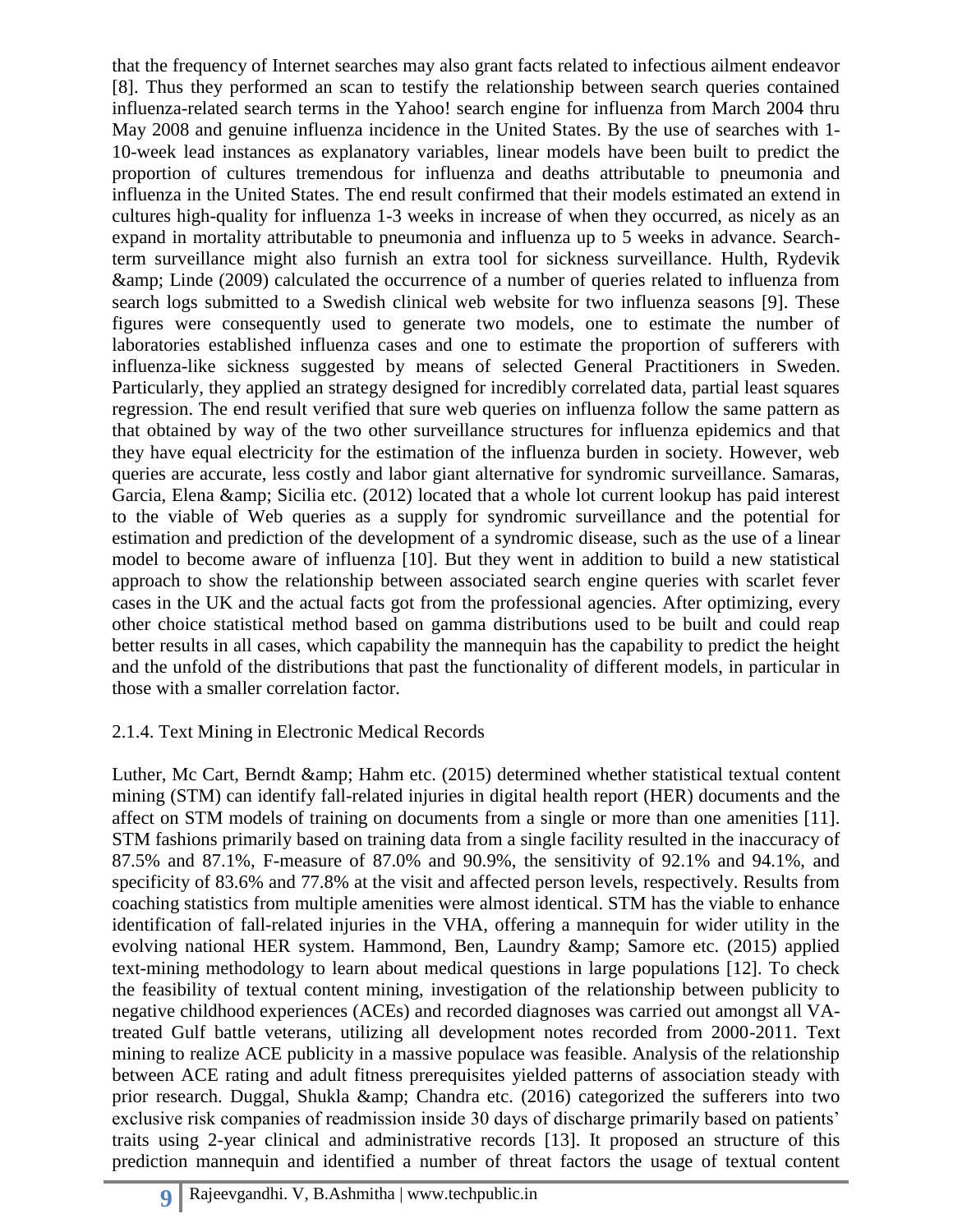mining techniques. Also, businesses of consistently taking place factors that inference readmission costs had been revealed by associative rule mining, It then evaluated the classification accuracy the use of 5 distinct data mining classifies and performed a fee analysis, Out of complete 9381 records, 1211 encounters have been located as readmissions. This learn about concludes that the model could be incorporated in healthcare establishments to witness its effectiveness. Cost analysis indicates large savings which are giant for any healthcare machine specially in creating counties like India. Casillas, Perez  $\&$ amp; Oronoz etc. (2016) extracted negative drug reaction events from electronic health data in Spanish [14]. They current a hybrid system utilizing a self-developed morpho-syntactic and semantic analyzer for clinical texts in Spanish. It performs named entity recognition of drugs and diseases and negative drug reaction event extraction. The tournament extraction stage operates using rule-based and desktop studying techniques. One of the contributions of the machine studying based totally machine is its capacity to deal with both intra-sentence and inter-sentence events in a enormously skewed classification environment. Moreover, the knowledge-based and the inferred model are complementary in terms of precision and recall. While the former presents high precision and low recall, the latter is the different way around. As a result, an appropriate hybrid strategy seems to be in a position to benefit from each procedures and also enhance them. This is the underlying motivation for choosing the hybrid approach. In addition, this is the first system dealing with real digital fitness files in Spanish. Ford, Carroll & amp; Smith etc.(2016) extracted information from the textual content of electronic clinical archives to enhance case detection: a systematic review [15]. Electronic medical records (EMRs) are revolutionizing health-related research. One key issue for study quality is the accurate identification of patients with the condition of interest. Information in EMRs can be entered as structured codes or unstructured free text. The majority of lookup studies have used solely coded parts of EMRs for casedetection, which can also bias findings, omit cases, and limit learn about quality. This review examines whether or not incorporating records from textual content into case-detection algorithms can improve lookup quality. Text in EMRs is accessible, especially with open source data extraction algorithms, and substantially improves case detection when blended with codes. More harmonization of reporting within EMR research is needed, mainly standardized reporting of algorithm accuracy metrics like advantageous predictive price and sensitivity.

# 2.2. Domestic Research

Under the condition of information blast, it is vital and essential to investigate the extensive scale medicinal information by content mining system. In local research, our researchers give careful consideration principally to the normality of conventional Indian drug towards a specific illness, at times they may think about the diverse treatment of customary Indian medication between specific maladies. Barely any specialists pursue remote analysts' pace, how to use the data in web and web based life to assist the legislature with monitoring malady and individual to help is their core interest.

# 2.2.1. Content Mining Technique Towards a Particular Disease

The relationship among side effect, example and drug regularities of hypertension have been explored by He Dan, Jiang Miao, Zheng Chi and so forth (2014) through applying content mining system [16]. Through examination of the information in the pertinent writing, they touched base at the end exposed to information cutting calculation. The outcomes are that the most well-known indications of hypertension are a cerebral pain (2650), unsteadiness (1734) and the most harmed organ are liver and kidney and the most valuable herb are Gastrodiae Rhizoma and Uncaria Ramulus Cum Uncis in TCM. Guo Hongtao, Zheng Guang, Zhao Jing and so on (2011) utilized the content mining method to download crude information from the Indian BioMedical Literature Database (CBM) with the watchword H1N1 [17]. In the wake of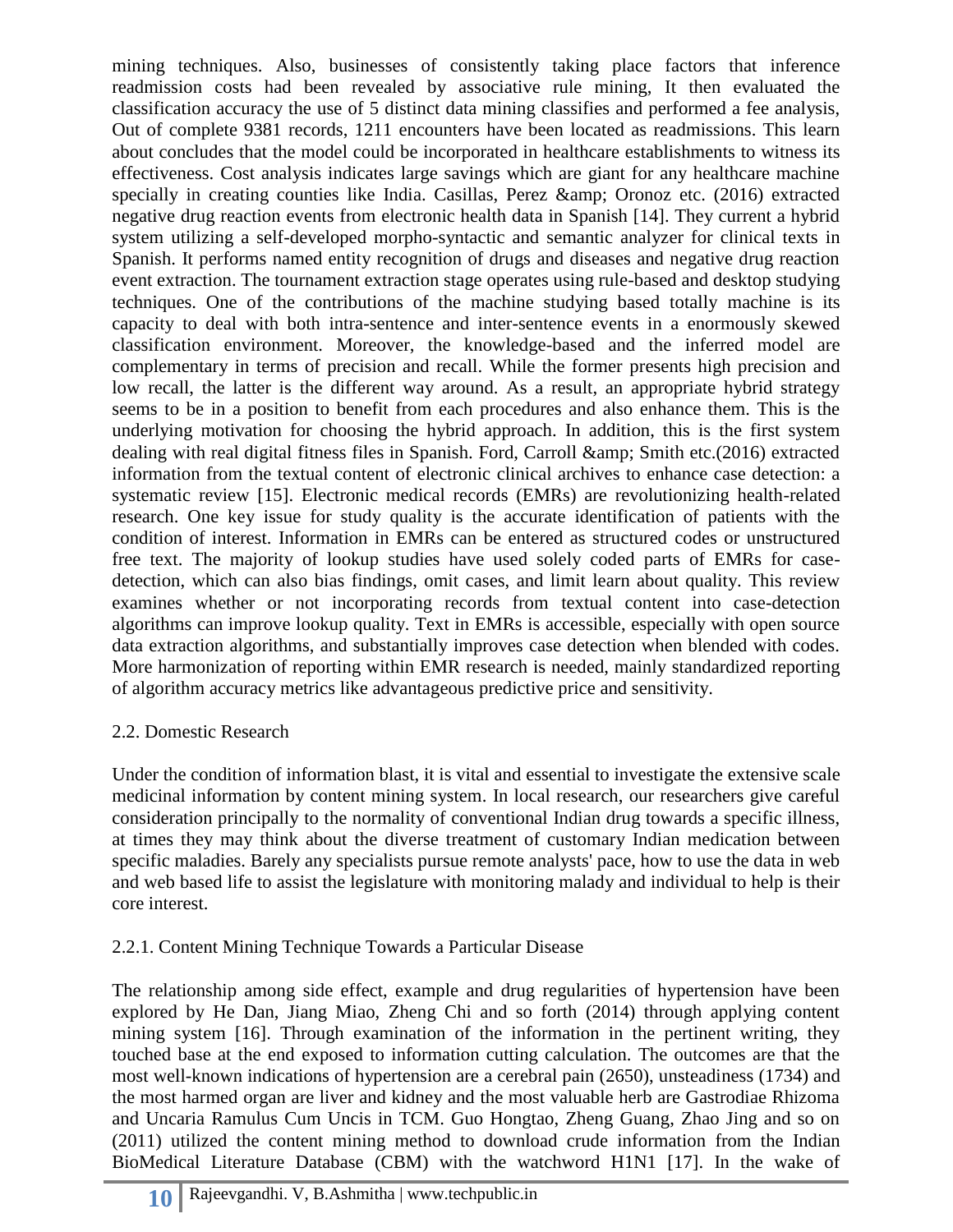preprocessing, the information was dug for customary Indian remedial regularities in the treatment of flu H1N1 dependent on the discrete subordinate calculation. It is demonstrated that treatment of flu H1N1 focuses on scattering warmth and settling poisonous quality in TCM, that the broadly utilized TCM medications are Lian-Hua-Qing-Wen Capsule, Tan-Re-Qing Injection, Qing-Kai-Ling Injection, that the disorder of flu H1N1 can be characterized by lethality, warmth, and mucus when utilizing TCM design. The drug regularities of constant gastritis have been investigated by Li, Zhou Qi, Zheng Guang and so forth (2011) in view of content mining method [18]. The information are gathered from the rich-content writing in CBM, they through preprocessing, the crude, unstructured XML type information are moved into organized information into the database. To demonstrate the end, various types of diagrams are presented by Cytoscape programming, imagining the aftereffect of their examination. It is proposed that the most as often as possible utilized Indian patent drug are Sini San and Lizhong Wan.

#### 2.2.2. Content Mining Technique Towards Disease Comparison

Guo Hongtao, Zheng Guang, Zhang Chi and so forth (2010) began from the well known saying in TCM, treating diverse with a similar treatment, since a few maladies have a similar rule in TCM sense, for example, the connection between Rheumatoid Arthritis (AR) and Diabetes Mellitus (DM) [19]. In the paper, a content mining calculation dependent on the word recurrence has been proposed to mine the information from writing in CBM with the catchphrases AR and DM. It is recommended that the Indian herb Huang Qi, Dang Gui are the basic center drug for both AR and DM, as their capacities are blood-actuating and stasis-settling. The past supposition turns out to be a strong logical establishment. Another part of hypertension, the examination of regularities of Indian herbs, Indian patent medication and western drug in treatment, is being dissected by Wang Liying, Zheng Guang and Guo Hongtao and so forth (2013) utilizing the content mining procedure [20]. Writing about hypertension from CBM have been extricated, and afterward exposed to information process. They reasoned that gastrodia elata and Uncaria rhynchophylla were most generally utilized Indian herbs, infusion of red sage root and zhenju jiangya tablet were most unavoidable Indian patent medication, captopril, and nifedipine were most well known western drug in the treatment of hypertension. In addition, they ran further with the best blend of Indian patent medication and western prescription, including captopril and zhenju Jiangya tablet, nifedipine and zhenju jiangya tablet.

#### 2.2.3. Content Mining in Website and Social Media

Ku, Chiu and Zhang and so forth (2014) investigated self-revealing wellbeing data to help general wellbeing reconnaissance and social insurance utilizing information from two noteworthy HIV/AIDS gatherings (Yahoo! Learning and Taiwan AIDS Foundation gathering) in Taiwan [21]. The structure they constructed incorporates a steady web crawler program to secure information and the Stanford Word Segmenter to parse sentence dependent on streamlined Indian. Moreover, a few capabilities (sack of-words, word/POS, pack of-words+word/POS, chose sack of-words+word/POS, and DSF) were produced from the gathered postings by various content portrayal approaches, combined with SVM and NB calculations to prepare the classifier for distinguishing uncommon messages. Their outcome has demonstrated the adequacy of applying content mining systems on HIV/AIDS-related self-unveiling wellbeing data on web discussions and the promising pertinence to social insurance practice, for example, other selfrevealing wellbeing data issues (e.g. suicide, weight reduction). Lu Yan and Yong Tan (2014) make another point of view, they explore whether social help traded in an online medicinal services network benefits patients' psychological well-being [22]. Social help trade implies that patients can login in an online network where they can find the solution and compose their riddles about specific illness. So as to gauge the social help, right off the bat they grouped social help into three kind, enlightening help, passionate help and fellowship. Furthermore, they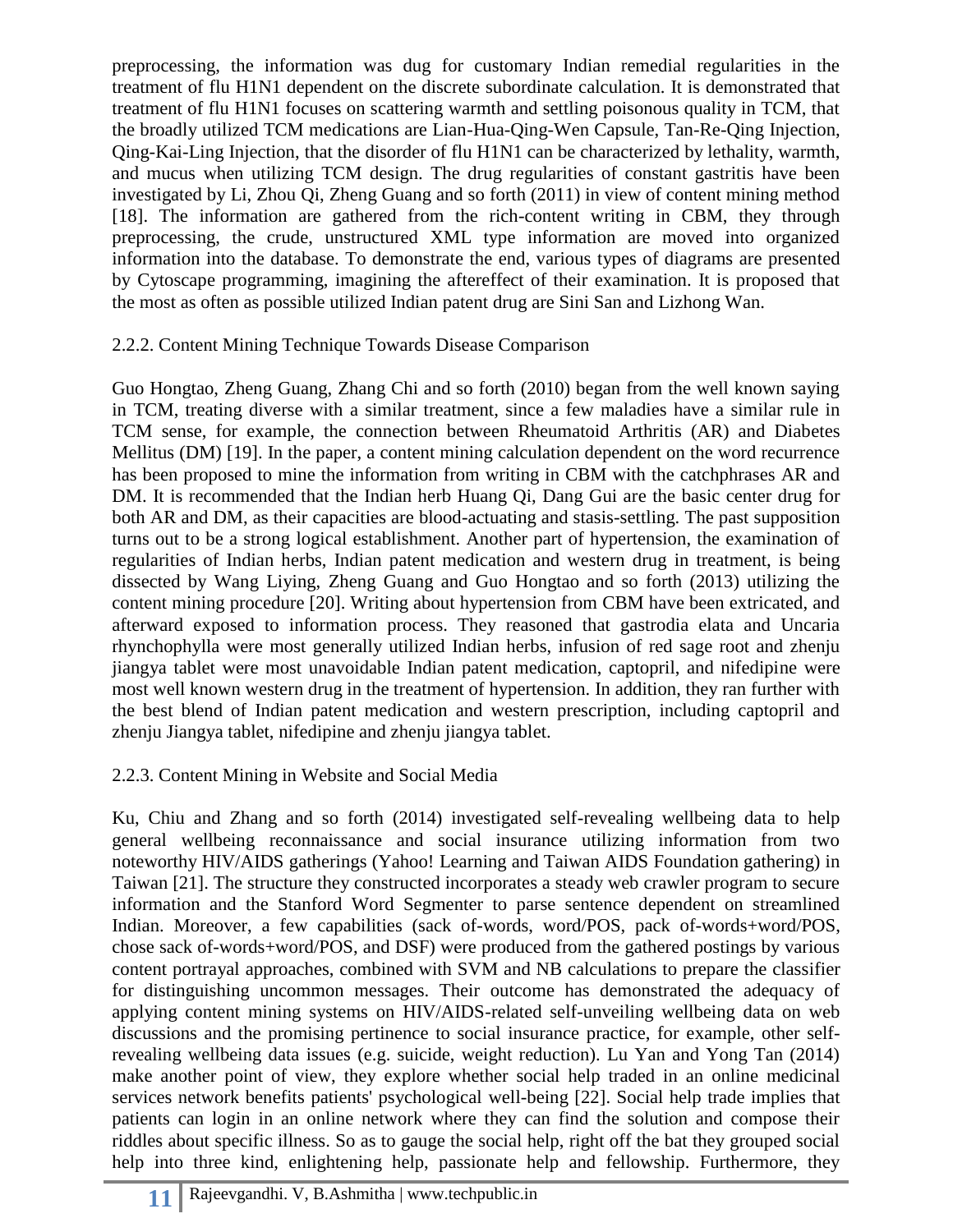proposed a non-homogeneous Partially Observed Markov Decision Process (POMDP) model to look at conceivable wellbeing results for the individuals. What they found was that patients profit by learning for moms and that their support in the online network causes them to enhance their wellbeing and to all the more likely take part in their malady self-administration process. It was additionally demonstrated that distinctive types of social help trade have diverse impact on patients' wellbeing conditions, among which enlightening help is the most regular sort and enthusiastic help assumes the most essential job in helping patients move to a more beneficial state. At long last, the proposed POMDP model can anticipate patients' wellbeing states with moderate exactness and can renew absent or inaccessible explanation of patients' wellbeing conditions.

## **3. Conclusion**

In the period of enormous information, how to rapidly get to the data in therapeutic assets, and how to utilize pertinent data to upgrade the medicinal experience of individuals is a sensible issue that should be unraveled later on. Remote specialists might be substantially more ahead in the improvement of restorative content mining than local network. Their principle work can be isolated into four separate parts. Right off the bat, they create explicit devices or projects for their exceptional interest, extending from the data of aubiquitin-protein ligase to sedate medication communications. Furthermore, the web and online networking (WSM) has been viewed as another rich asset of medicinal information, numerous endeavors have been taken to distinguish malady patterns, discover content containing unfavorable medication responses and screen doctor prescribed prescription maltreatment. Thirdly, the utilization of content mining instruments in web search tool inquiry information is another region for infection location and reconnaissance. At long last, the use of content mining apparatuses in electronic medicinal records is another technique to foresee the likelihood of some ailment. Additionally scientists can discover the association between medications. Likewise it was utilized in anticipating symptoms among medications and enhancing a case identification.

In residential network, writing based looks into record generally everything being equal, for example, the writing from database CBM. The distinction between scientists is that some utilization edited compositions of explicit articles, however others think full-content is more far reaching. Their subject focuses on the consistency of customary Indian prescription regardless of for single illness or malady correlation, including hypertension, H1N1, influenza, interminable gastritis, diabetes mellitus and rheumatoid joint pain. Scarcely any analysts save exertion on the data pool in web and internet based life as of late. On one hand, they can screen self-revealing wellbeing data for medicinal services organizations, then again, they investigate whether the online data could push individual to help from malady themselves.

Taking everything into account, the specialists center around the fundamental strategies and procedures of content mining in therapeutic field and its application in prescription and related ailment. Anyway the examination about content mining in malady misdiagnosis, clinical obsessive investigation, and mental ailment is generally few. Scientists can utilize content mining in these perspectives. Also with the calculations of content mining are continually progressed. Scientists can discover more esteem data in medicinal field. Later on content mining will turn out to be increasingly broadly connected in the restorative field.

#### **References**

[1] Tari, Luis, et al. "Discovering drug–drug interactions: a text-mining and reasoning approach based on properties of drug metabolism." Bioinformatics 26.18 (2010): i547 i553.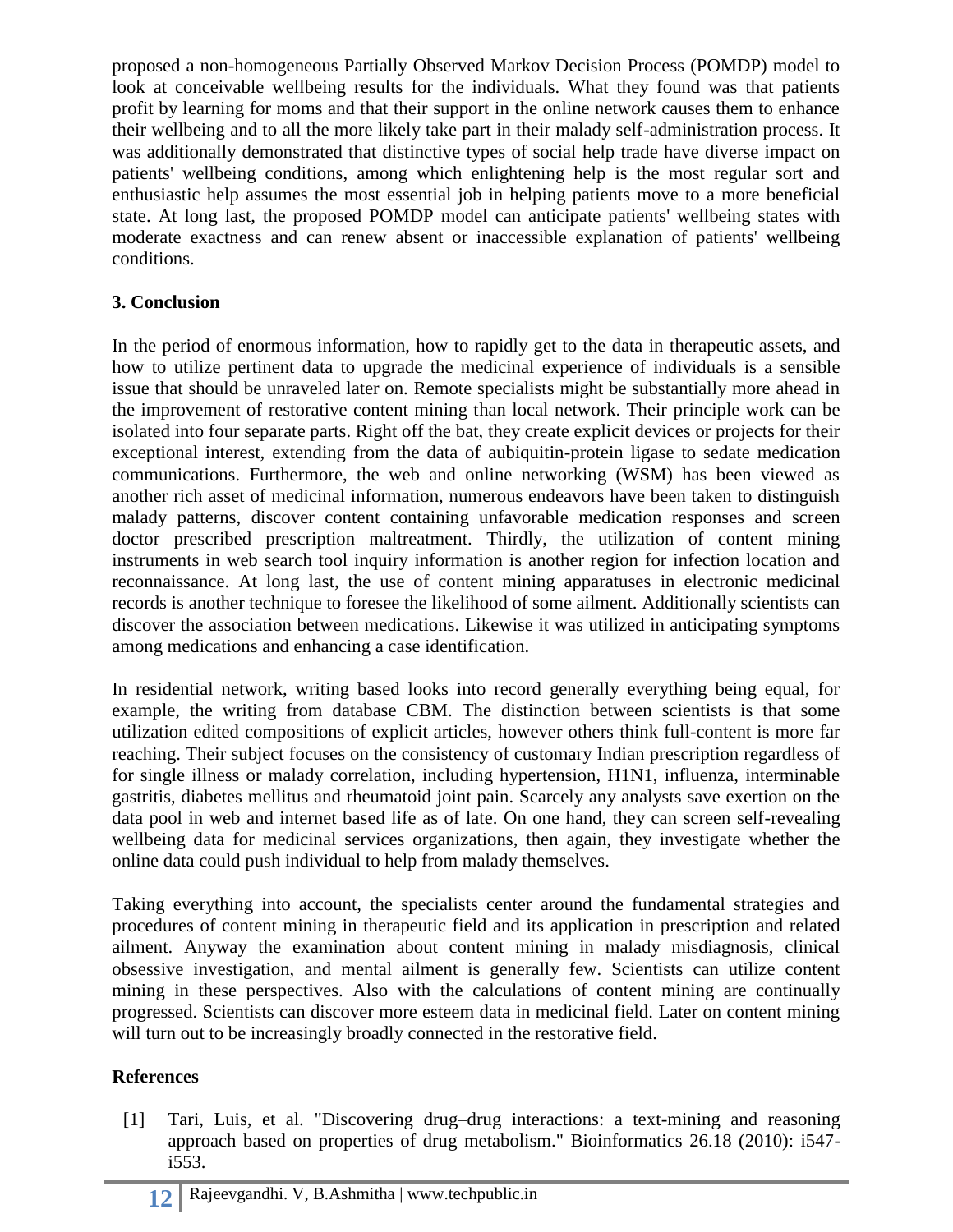- [2] Lee, Hodong, Gwan-Su Yi, and Jong C. Park. "E3Miner: a text mining tool for ubiquitinprotein ligases." Nucleic acids research 36.suppl\_2 (2008): W416-W422.
- [3] Corley, Courtney D., et al. "Text and structural data mining of influenza mentions in web and social media." International journal of environmental research and public health 7.2 (2010): 596-615.
- [4] Gesualdo, Francesco, et al. "Influenza-like illness surveillance on Twitter through automated learning of naïve language." PLoS One 8.12 (2013): e82489.
- [5] Nikfarjam, Azadeh, et al. "Pharmacovigilance from social media: mining adverse drug reaction mentions using sequence labeling with word embedding cluster features." Journal of the American Medical Informatics Association 22.3 (2015): 671-681.
- [6] Sarker, Abeed, et al. "Social media mining for toxicovigilance: automatic monitoring of prescription medication abuse from Twitter." Drug safety 39.3 (2016): 231-240.
- [7] Ginsberg, Jeremy, et al. "Detecting influenza epidemics using search engine query data." Nature 457.7232 (2009): 1012.
- [8] Polgreen, Philip M., et al. "Using internet searches for influenza surveillance." Clinical infectious diseases 47.11 (2008): 1443-1448.
- [9] Hulth, Anette, Gustaf Rydevik, and Annika Linde. "Web queries as a source for syndromic surveillance." PloS one 4.2 (2009): e4378.
- [10] Samaras, Loukas, Elena García-Barriocanal, and Miguel-Angel Sicilia. "Syndromic surveillance models using Web data: The case of scarlet fever in the UK." Informatics for Health and Social Care 37.2 (2012): 106-124.
- [11] Luther, Stephen L., et al. "Improving identification of fall-related injuries in ambulatory care using statistical text mining." American journal of public health 105.6 (2015): 1168- 1173.
- [12] Hammond, Kenric W., et al. "The Feasibility of Using Large- Scale Text Mining to Detect Adverse Childhood Experiences in a VA‐ Treated Population." Journal of traumatic stress 28.6 (2015): 505-514.
- [13] Duggal, Reena, et al. "Predictive risk modelling for early hospital readmission of patients with diabetes in India." International Journal of Diabetes in Developing Countries 36.4 (2016): 519-528.
- [14] Casillas, Arantza, et al. "Learning to extract adverse drug reaction events from electronic health records in Spanish." Expert Systems with Applications 61 (2016): 235-245.
- [15] Ford, Elizabeth, et al. "Extracting information from the text of electronic medical records to improve case detection: a systematic review." Journal of the American Medical Informatics Association 23.5 (2016): 1007-1015.
- [16] Yanhong, Li, Song Anmeng, and Wang Jingling. "A Survey of Current Work in Medical Text Mining---Data Source Perspective." International Journal of Biomedical Science and Engineering 5.3 (2017): 29.
- [17] Yanhong, Li, Song Anmeng, and Wang Jingling. "A Survey of Current Work in Medical Text Mining---Data Source Perspective." International Journal of Biomedical Science and Engineering 5.3 (2017): 29.
- [18] Li, Li, et al. "Based on Text Mining Techniques to Explore Medication Regularity of Chinese Patent Medicine and West Medicine Application for Chronic Gastritis [J]." Chinese Journal of Experimental Traditional Medical Formulae 24 (2011): 066.
- [19] Yanhong, Li, Song Anmeng, and Wang Jingling. "A Survey of Current Work in Medical Text Mining---Data Source Perspective." International Journal of Biomedical Science and Engineering 5.3 (2017): 29.
- [20] Yanhong, Li, Song Anmeng, and Wang Jingling. "A Survey of Current Work in Medical Text Mining---Data Source Perspective." International Journal of Biomedical Science and Engineering 5.3 (2017): 29.